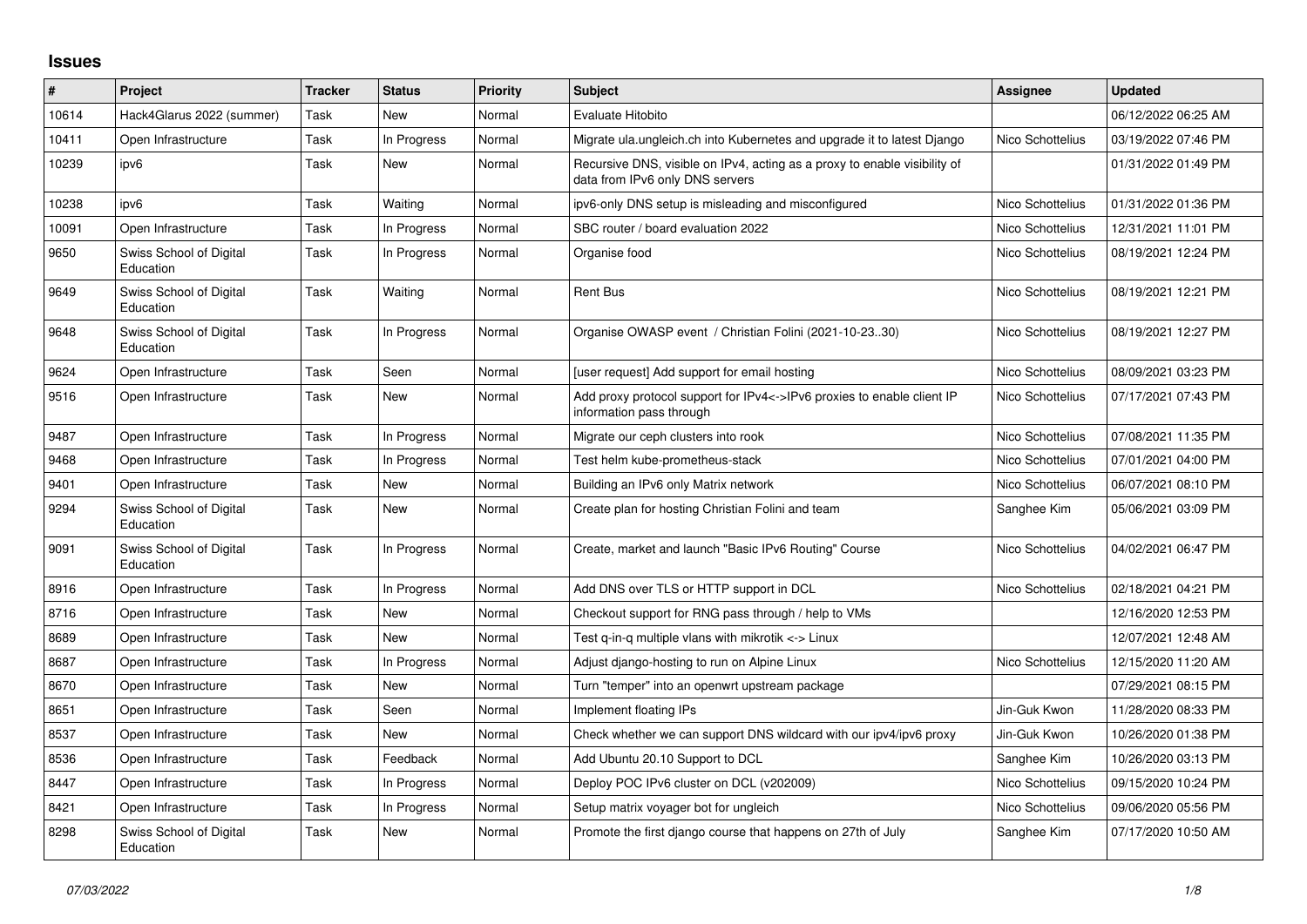| $\vert$ # | Project                              | <b>Tracker</b> | <b>Status</b> | <b>Priority</b> | Subject                                                                           | <b>Assignee</b>    | <b>Updated</b>      |
|-----------|--------------------------------------|----------------|---------------|-----------------|-----------------------------------------------------------------------------------|--------------------|---------------------|
| 8238      | ipv6                                 | Task           | New           | Normal          | Modify nodejs to bind on IPv6 by default                                          | Nico Schottelius   | 06/29/2020 10:42 PM |
| 8237      | ipv6                                 | Task           | New           | Normal          | Modify flask to bind on IPv6 by default                                           | Nico Schottelius   | 06/29/2020 10:41 PM |
| 8236      | ipv6                                 | Task           | New           | Normal          | Modify python3 -m http.server to bind to IPv6 by default                          | Mondi Ravi         | 06/29/2020 10:45 PM |
| 8235      | ipv6                                 | Task           | In Progress   | Normal          | Fix software to bind on IPv6 by default                                           | Nico Schottelius   | 06/29/2020 10:39 PM |
| 8202      | Open Infrastructure                  | Task           | New           | Normal          | ceph upstream: ask for one more digit in ceph -s                                  |                    | 02/10/2021 09:20 AM |
| 8201      | Open Infrastructure                  | Task           | New           | Normal          | Setup our own NTP pool                                                            |                    | 02/10/2021 09:20 AM |
| 8176      | Open Infrastructure                  | Task           | Seen          | Normal          | Verify/update our HSTS, SPF and starttls settings                                 | Nico Schottelius   | 06/16/2020 02:52 PM |
| 8129      | Open Infrastructure                  | Task           | In Progress   | Normal          | Phase in AS207996 for place6                                                      | Nico Schottelius   | 06/08/2020 11:05 AM |
| 8111      | Open Infrastructure                  | Task           | In Progress   | Normal          | Monitor unbound nodes                                                             |                    | 02/10/2021 09:21 AM |
| 8094      | ipv6                                 | Task           | In Progress   | Normal          | Test ubiquiti UAP-AC-Lite, UAP-AC-LR and UAP-AC-Pro-Gen2 in IPv6<br>only networks | Nico Schottelius   | 05/31/2020 06:40 PM |
| 8069      | Open Infrastructure                  | Task           | Waiting       | Normal          | Investigate potential bottleneck on storage/CEPH at DCL                           |                    | 05/29/2020 09:02 AM |
| 7953      | Open Infrastructure                  | Task           | New           | Normal          | Normalize user management                                                         |                    | 05/02/2020 11:23 AM |
| 7937      | Open Infrastructure                  | Task           | New           | Normal          | Estimate the effort to create matrix web client; create minimum sample            |                    | 12/01/2020 02:49 PM |
| 7930      | Open Infrastructure                  | Task           | Waiting       | Normal          | Monitoring LAN in place6                                                          |                    | 02/10/2021 09:26 AM |
| 7898      | Swiss School of Digital<br>Education | Task           | In Progress   | Normal          | Organise first Django course (1 week)                                             | Nico Schottelius   | 06/15/2020 05:06 PM |
| 7893      | Open Infrastructure                  | Task           | <b>New</b>    | Normal          | Remove TLS 1.0 and TLS 1.1 from our webhostings                                   |                    | 03/31/2020 12:21 PM |
| 7890      | Open Infrastructure                  | Task           | In Progress   | Normal          | test conntrack sync                                                               | Jin-Guk Kwon       | 03/31/2020 01:17 PM |
| 7876      | Open Infrastructure                  | Task           | In Progress   | Normal          | UI/UX improvement suggestions for matrix                                          | Nico Schottelius   | 05/09/2020 06:32 PM |
| 7777      | Open Infrastructure                  | Task           | Resolved      | Normal          | <b>Create Documentation of Nextcloud</b>                                          | Nico Schottelius   | 01/19/2021 12:48 PM |
| 7761      | Open Infrastructure                  | Task           | In Progress   | Immediate       | uncloud v2                                                                        | Nico Schottelius   | 12/18/2021 09:14 PM |
| 7757      | Open Infrastructure                  | Task           | Seen          | Normal          | opennebula incorrectly re-uses vncs ports                                         | Nico Schottelius   | 02/19/2020 02:28 PM |
| 7704      | ipv6                                 | Task           | In Progress   | Normal          | Regular vendor pings (1x/month) for IPv6 compatibility                            | Nico Schottelius   | 02/08/2020 08:25 PM |
| 7689      | Open Infrastructure                  | Task           | Seen          | Normal          | Update certbot on several VMs                                                     | Nico Schottelius   | 01/19/2021 12:48 PM |
| 7688      | Open Infrastructure                  | Task           | In Progress   | Normal          | Disable rp_filter on router2.place5 (alpine sets =1 on .all and .default)         | Nico Schottelius   | 02/04/2020 05:28 PM |
| 7654      | Open Infrastructure                  | Task           | New           | Normal          | Get VMs info from Opennebula and save it in etcd                                  | <b>Ahmed Bilal</b> | 01/28/2020 10:36 AM |
| 7650      | Open Infrastructure                  | Task           | New           | Normal          | Synchronise opennebula VMs with etcd                                              | Nico Schottelius   | 01/31/2020 07:13 PM |
| 7649      | Open Infrastructure                  | Task           | In Progress   | Normal          | Sketch a VM backup & restore                                                      | <b>Ahmed Bilal</b> | 01/31/2020 07:16 PM |
| 7629      | Open Infrastructure                  | Task           | New           | Normal          | Add referral link system in dynamicweb (DCL, IPv6OnlyHosting etc)                 | <b>Ahmed Bilal</b> | 01/20/2020 09:27 AM |
| 7604      | Open Infrastructure                  | Task           | In Progress   | Normal          | Find out why ciara2 was not automatically detected to be offline                  | Nico Schottelius   | 01/13/2020 07:30 PM |
| 7601      | Open Infrastructure                  | Task           | Seen          | Normal          | Setup an SSH jump host                                                            |                    | 02/10/2021 09:04 AM |
| 7574      | ipv6                                 | Task           | New           | Normal          | Create and setup VM for prototype Smarthost                                       | Nico Schottelius   | 01/06/2020 12:19 PM |
| 7573      | ipv6                                 | Task           | New           | Normal          | Spamlike message filtering                                                        | Nico Schottelius   | 01/06/2020 12:15 PM |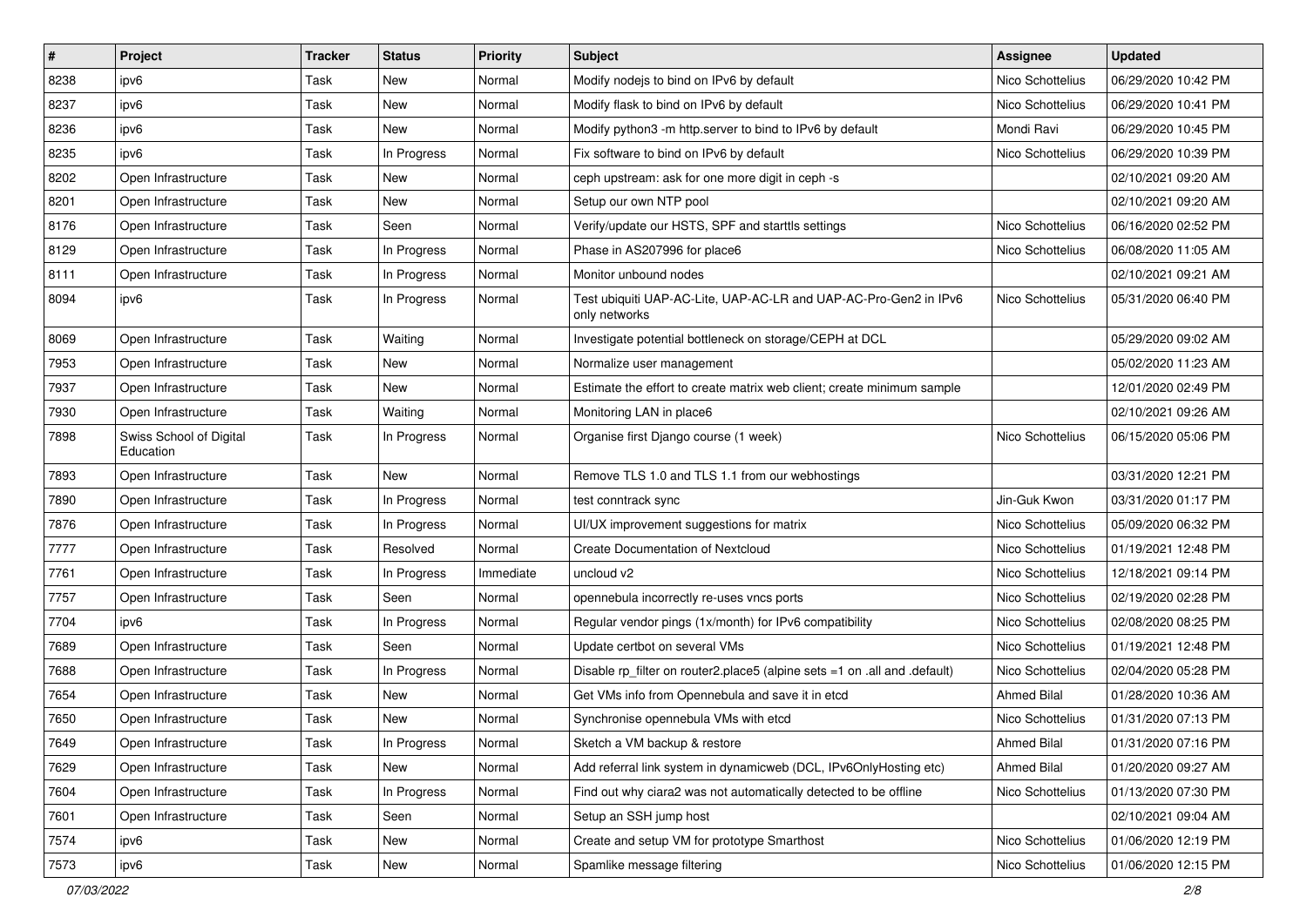| $\vert$ # | Project                              | <b>Tracker</b> | <b>Status</b> | <b>Priority</b> | Subject                                                                               | <b>Assignee</b>        | <b>Updated</b>      |
|-----------|--------------------------------------|----------------|---------------|-----------------|---------------------------------------------------------------------------------------|------------------------|---------------------|
| 7570      | ipv6                                 | Task           | Seen          | Normal          | Add more questions and answers to official FAQ                                        | Sanghee Kim            | 01/08/2020 11:29 AM |
| 7569      | ipv6                                 | Task           | New           | Normal          | IPv6 only DNS                                                                         | Nico Schottelius       | 01/05/2020 04:12 PM |
| 7568      | ipv6                                 | Task           | New           | Normal          | Incoming SMTP IPv4 proxy                                                              | Nico Schottelius       | 01/31/2022 01:09 PM |
| 7566      | ipv6                                 | Task           | Feedback      | Normal          | Outgoing SMTP smarthost                                                               | Nico Schottelius       | 01/10/2020 09:44 PM |
| 7561      | Open Infrastructure                  | Task           | In Progress   | Normal          | Update mystrom switches to support IPv6 only networks                                 | Nico Schottelius       | 01/03/2020 05:35 PM |
| 7552      | Open Infrastructure                  | Task           | In Progress   | Normal          | Add some non-critical traffic to router1.place6                                       | Nico Schottelius       | 01/02/2020 12:47 PM |
| 7546      | Open Infrastructure                  | Task           | In Progress   | Normal          | VM Security based on LDAP accounts                                                    | Mondi Ravi             | 01/01/2020 05:49 PM |
| 7544      | Open Infrastructure                  | Task           | New           | Normal          | Write "beginner's guide" for datacenterlight customers                                |                        | 02/10/2021 09:07 AM |
| 7523      | ipv6                                 | Task           | New           | Normal          | TCP/UDP Services supported by IP4-to-IP6 incoming proxy and NAT64<br>outgoing gateway | Moris Jones            | 01/05/2020 04:02 PM |
| 7521      | Swiss School of Digital<br>Education | Task           | New           | Low             | Add IPv6 course offer                                                                 | Sanghee Kim            | 12/21/2019 03:15 PM |
| 7507      | Open Infrastructure                  | Task           | New           | Low             | Monitor upstream releases / security advisories                                       |                        | 12/19/2019 07:41 PM |
| 7504      | Open Infrastructure                  | Task           | New           | Low             | Document OpenNebula image creation                                                    |                        | 02/10/2021 09:10 AM |
| 7503      | Open Infrastructure                  | Task           | New           | Normal          | Create script to create new / updated OpenBSD image for OpenNebula                    |                        | 02/10/2021 09:11 AM |
| 7456      | Open Infrastructure                  | Task           | New           | Normal          | Prototype support for IPv6 only mail servers                                          | Nico Schottelius       | 12/10/2019 05:04 PM |
| 7427      | Open Infrastructure                  | Task           | In Progress   | Normal          | Rough draft to support console on our VMs                                             | Jin-Guk Kwon           | 01/13/2020 03:13 AM |
| 7405      | ipv6                                 | Task           | In Progress   | Normal          | Explore IPv6 compatible IoT devices                                                   | Nico Schottelius       | 12/02/2019 04:09 PM |
| 7403      | Open Infrastructure                  | Task           | New           | Normal          | Create customer friendly guide for ucloud                                             |                        | 12/01/2020 02:43 PM |
| 7402      | Open Infrastructure                  | Task           | Feedback      | Normal          | Reproduce issues in ucloud-pay                                                        | Mondi Ravi             | 12/05/2019 12:22 PM |
| 7401      | Open Infrastructure                  | Task           | New           | Normal          | Create ucloud package for python/alpine                                               |                        | 12/01/2020 02:43 PM |
| 7399      | hack4glarus-2019-winter              | Task           | New           | Normal          | presentations hack4glarus 2019 winter                                                 |                        | 12/01/2019 03:56 PM |
| 7398      | hack4glarus-2019-winter              | Task           | <b>New</b>    | Normal          | Add more Search Engines to I CopyScan                                                 | Martin Vögeli          | 12/01/2019 11:46 AM |
| 7397      | hack4glarus-2019-winter              | Task           | New           | Normal          | Create a script to create a net-bootable alpine image                                 |                        | 11/30/2019 11:29 PM |
| 7387      | hack4glarus-2019-winter              | Task           | New           | Normal          | Create an iPXE binary WITHOUT ipv4 support (only IPv6)                                |                        | 11/30/2019 05:56 PM |
| 7385      | hack4glarus-2019-winter              | Task           | New           | Normal          | Create a new service named "ipv6" that offers in ipv6 networkservices                 |                        | 11/30/2019 02:03 PM |
| 7382      | hack4glarus-2019-winter              | Task           | Waiting       | Normal          | Monitoring at a different level (BPF/Suricata/Cilium)                                 | <b>Philipp Buehler</b> | 12/01/2019 11:40 AM |
| 7381      | hack4glarus-2019-winter              | Task           | Resolved      | Normal          | Monitor lorawan temperature sensors with prometheus $+$ grafana                       |                        | 11/30/2019 09:46 PM |
| 7378      | hack4glarus-2019-winter              | Task           | In Progress   | Normal          | Document / explore on how to sensibly run docker with a /64                           |                        | 11/30/2019 09:47 PM |
| 7376      | hack4glarus-2019-winter              | Task           | In Progress   | Normal          | Packer+Vagrant for OpenBSD (cont'd)                                                   | <b>Philipp Buehler</b> | 12/01/2019 11:41 AM |
| 7371      | hack4glarus-2019-winter              | Task           | In Progress   | Normal          | mozilla iot                                                                           | David Hasselhoff       | 11/30/2019 08:18 PM |
| 7368      | hack4glarus-2019-winter              | Task           | New           | Normal          | Setup an ARM64 virtualisation server with alpine                                      |                        | 11/29/2019 11:58 AM |
| 7367      | hack4glarus-2019-winter              | Task           | New           | Normal          | Setup ARM64 IPv6 only netbooting                                                      |                        | 11/29/2019 11:57 AM |
| 7366      | hack4glarus-2019-winter              | Task           | In Progress   | Normal          | Finish the first levels of the ungleich-game                                          | Den Ivanov             | 12/03/2019 11:00 PM |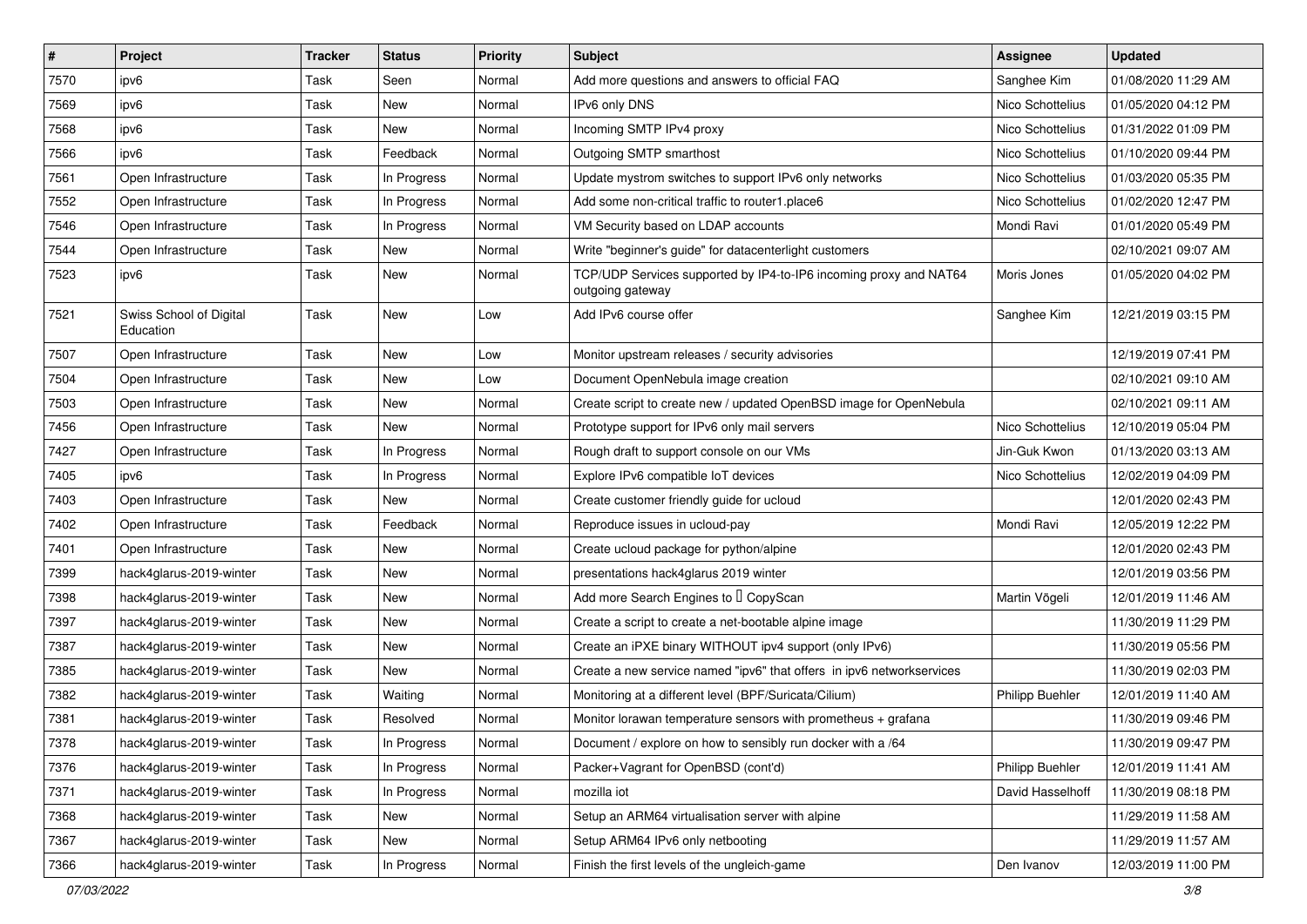| $\vert$ # | Project                 | <b>Tracker</b> | <b>Status</b> | <b>Priority</b> | Subject                                                                       | <b>Assignee</b>  | <b>Updated</b>      |
|-----------|-------------------------|----------------|---------------|-----------------|-------------------------------------------------------------------------------|------------------|---------------------|
| 7359      | hack4glarus-2019-winter | Task           | New           | Normal          | Define how to properly use docker in ipv6 only networks                       |                  | 11/29/2019 04:34 PM |
| 7358      | hack4glarus-2019-winter | Task           | <b>New</b>    | Normal          | Compare mastodon servers && create cdist manifest of the easier one           |                  | 11/29/2019 11:18 AM |
| 7356      | hack4glarus-2019-winter | Task           | New           | Normal          | Provide the most awesome self hosted apps                                     |                  | 11/29/2019 12:37 AM |
| 7354      | hack4glarus-2019-winter | Task           | New           | Normal          | Create a NAT4664 PoC                                                          |                  | 11/28/2019 10:56 PM |
| 7352      | hack4glarus-2019-winter | Task           | New           | Normal          | Find a way to update mikrotik routers in IPv6 only networks                   |                  | 11/28/2019 04:01 PM |
| 7350      | hack4glarus-2019-winter | Task           | New           | Normal          | Add automatic / scheduled configuration support to cdist                      |                  | 11/28/2019 03:41 PM |
| 7349      | hack4glarus-2019-winter | Task           | New           | Normal          | Create a wifi bridge from Diesbach to Luchsingen                              |                  | 11/28/2019 03:39 PM |
| 7348      | hack4glarus-2019-winter | Task           | New           | Normal          | Create a devuan ucloud image                                                  |                  | 11/28/2019 03:38 PM |
| 7347      | hack4glarus-2019-winter | Task           | New           | Normal          | Create an Alpine ucloud image                                                 |                  | 11/28/2019 03:38 PM |
| 7346      | hack4glarus-2019-winter | Task           | New           | Normal          | Create an OpenBSD ucloud image                                                |                  | 11/28/2019 03:37 PM |
| 7344      | hack4glarus-2019-winter | Task           | New           | Normal          | Create a matrix/mattermost bridge to chat.ungleich.ch and a cdist type for it |                  | 11/28/2019 03:36 PM |
| 7343      | hack4glarus-2019-winter | Task           | New           | Normal          | Create an automated routing daemon (IPv6)                                     |                  | 11/28/2019 01:51 PM |
| 7342      | hack4glarus-2019-winter | Task           | New           | Normal          | Create an RFC for adding DoT and DoH options to IPv6 router<br>advertisements |                  | 11/28/2019 01:45 PM |
| 7341      | hack4glarus-2019-winter | Task           | New           | Normal          | Port ucloud to OpenBSD                                                        |                  | 11/28/2019 01:45 PM |
| 7295      | Open Infrastructure     | Task           | New           | Normal          | Flow 10: as a sysadmin, I want to be able to see statistics                   |                  | 12/01/2020 02:43 PM |
| 7294      | Open Infrastructure     | Task           | New           | Normal          | Flow 9: as a user I want to have an overview of my spendings and bills        | Mondi Ravi       | 11/02/2019 12:59 AM |
| 7293      | Open Infrastructure     | Task           | New           | Normal          | Flow 8: As a user I want to be able to order a new network and use it         |                  | 12/01/2020 02:43 PM |
| 7292      | Open Infrastructure     | Task           | New           | Normal          | Flow 7: as a sysadmin I want to be able to migrate VMs                        |                  | 12/01/2020 02:43 PM |
| 7291      | Open Infrastructure     | Task           | New           | Normal          | Flow 6: as a sysadmin I want to know / install all requirements               | Nico Schottelius | 11/02/2019 12:53 AM |
| 7290      | Open Infrastructure     | Task           | New           | Normal          | Flow 5: as a user I want to map an IPv4 address to another VM                 |                  | 12/01/2020 02:43 PM |
| 7289      | Open Infrastructure     | Task           | New           | Normal          | Flow 4: As a user I want to have a dualstack reachable VM                     |                  | 12/01/2020 02:43 PM |
| 7288      | Open Infrastructure     | Task           | New           | Normal          | Flow 3: As a user I want to order a VM with my own OS (IPv6 only)             |                  | 12/01/2020 02:43 PM |
| 7287      | Open Infrastructure     | Task           | New           | Normal          | Flow 2: As a user I want to order an IPv6 only VM (via cli) (existing OS)     |                  | 12/01/2020 02:43 PM |
| 7285      | Open Infrastructure     | Task           | In Progress   | Normal          | Flows to implement and do document for go live (parent)                       | Nico Schottelius | 08/09/2021 03:20 PM |
| 7284      | Open Infrastructure     | Task           | In Progress   | Normal          | router1.place6 phase back in                                                  | Nico Schottelius | 06/15/2020 11:04 AM |
| 7278      | Open Infrastructure     | Task           | In Progress   | Normal          | Define how networking works in ucloud                                         | Nico Schottelius | 10/31/2019 09:19 AM |
| 7249      | Open Infrastructure     | Task           | Seen          | Normal          | Merge ucloud components into one repository                                   | Nico Schottelius | 10/25/2019 12:50 PM |
| 7242      | Open Infrastructure     | Task           | In Progress   | Normal          | Test active-active IPv6/IPv4 configurations on routers                        | Nico Schottelius | 10/20/2019 05:10 PM |
| 7229      | Open Infrastructure     | Task           | New           | Normal          | Make letsencrypt nginx cert to work on alpine                                 |                  | 10/14/2019 12:23 PM |
| 7207      | Open Infrastructure     | Task           | Feedback      | Normal          | Change/add etcd backend to ungleich-otp and rename it to uotp                 | Nico Schottelius | 10/09/2019 12:17 PM |
| 7206      | Open Infrastructure     | Task           | In Progress   | Normal          | Create ucloud page under ungleich.ch/ucloud                                   | Nico Schottelius | 10/10/2019 06:41 PM |
| 7205      | Open Infrastructure     | Task           | In Progress   | Normal          | Try 1: Installing ucloud on Arch Linux                                        | Nico Schottelius | 10/10/2019 07:37 PM |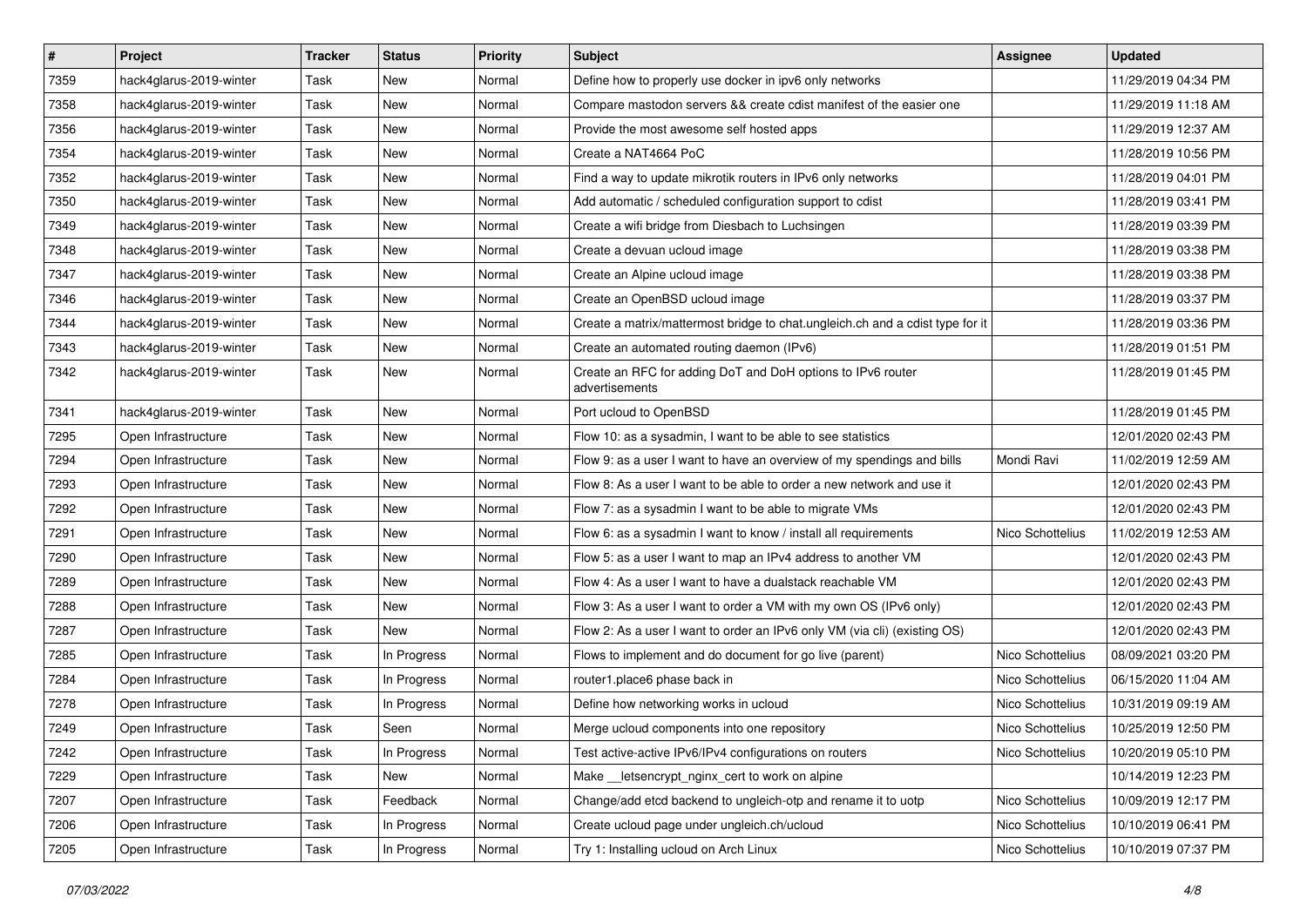| $\vert$ # | Project                              | <b>Tracker</b> | <b>Status</b> | <b>Priority</b> | Subject                                                                                       | <b>Assignee</b>  | <b>Updated</b>      |
|-----------|--------------------------------------|----------------|---------------|-----------------|-----------------------------------------------------------------------------------------------|------------------|---------------------|
| 7201      | Open Infrastructure                  | Task           | In Progress   | Normal          | Test BGP based virtual ip                                                                     | Nico Schottelius | 10/03/2019 04:30 PM |
| 7190      | Open Infrastructure                  | Task           | Seen          | Normal          | Add mdadm monitoring via prometheus                                                           | Jin-Guk Kwon     | 10/04/2019 03:36 PM |
| 7187      | Open Infrastructure                  | Task           | Resolved      | Normal          | Configure prometheus blackbox exporter to monitor heise.de via IPv4 and<br>IPv6               | Nico Schottelius | 01/19/2021 12:48 PM |
| 7186      | Open Infrastructure                  | Task           | New           | Normal          | Add support for general VPN including IPv4                                                    | Sanghee Kim      | 01/13/2020 06:37 PM |
| 7185      | Open Infrastructure                  | Task           | Seen          | Normal          | Setup network monitoring system on new off-site VPS                                           | Nico Schottelius | 06/11/2020 09:36 AM |
| 7184      | Open Infrastructure                  | Task           | Feedback      | Normal          | Create a mailing list for maintenance notifications                                           | Sanghee Kim      | 10/18/2019 08:16 PM |
| 7179      | Open Infrastructure                  | Task           | Waiting       | Normal          | Add Slowdown/Cooldown in TOTP verification/serializer                                         | Nico Schottelius | 09/30/2019 11:51 AM |
| 7178      | Open Infrastructure                  | Task           | In Progress   | Normal          | Replace routers: router1.place5, router2.place5, router1.place6,<br>router2.place6            | Nico Schottelius | 08/09/2021 03:19 PM |
| 7174      | Open Infrastructure                  | Task           | In Progress   | Normal          | Port the current blog's design to lektor (staticcms)                                          | Mondi Ravi       | 10/03/2019 03:18 AM |
| 7153      | Open Infrastructure                  | Task           | In Progress   | Normal          | Experiment with full routing tables                                                           | Nico Schottelius | 09/17/2019 05:24 PM |
| 7138      | Open Infrastructure                  | Task           | In Progress   | Normal          | Nico's open / next points for ucloud                                                          | Nico Schottelius | 10/06/2019 07:22 AM |
| 7136      | Open Infrastructure                  | Task           | Seen          | Normal          | Create Git submodules                                                                         | Jin-Guk Kwon     | 10/04/2019 03:37 PM |
| 7135      | Open Infrastructure                  | Task           | Seen          | Normal          | Monitor nginx status codes in prometheus                                                      | Jin-Guk Kwon     | 10/04/2019 03:37 PM |
| 7125      | Open Infrastructure                  | Task           | Feedback      | Normal          | Implement "ordering" and "products" with ucloud                                               | Nico Schottelius | 09/28/2019 04:36 PM |
| 7122      | Open Infrastructure                  | Task           | Resolved      | Normal          | Setup production etcd cluster in place6                                                       | Nico Schottelius | 01/19/2021 12:48 PM |
| 7117      | Open Infrastructure                  | Task           | New           | Normal          | Make ungleich-otp better usable for the public                                                | Nico Schottelius | 09/05/2019 01:55 PM |
| 7089      | Open Infrastructure                  | Task           | New           | Normal          | [dynamicweb] Implement 2FA in dynamicweb with ungleich-otp                                    | Mondi Ravi       | 08/26/2019 01:59 PM |
| 7087      | Open Infrastructure                  | Task           | New           | Normal          | [dynamicweb] Remove password in email and replace it with a link to set it<br>via dashboard   |                  | 08/26/2019 01:57 PM |
| 7086      | Open Infrastructure                  | Task           | New           | Normal          | [dynamicweb]Expose password reset option in the user dashboard                                | Sanghee Kim      | 08/26/2019 02:29 PM |
| 7053      | Open Infrastructure                  | Task           | New           | Normal          | Make nodejs/npm work on IPv6 only hosts                                                       |                  | 08/16/2019 10:52 AM |
| 7044      | Open Infrastructure                  | Task           | New           | Normal          | Document IPv6 only NAT64 enabled client network issues                                        | Nico Schottelius | 08/13/2019 10:47 AM |
| 7033      | Open Infrastructure                  | Task           | New           | Normal          | [dynamicweb] Payment fails without a proper message                                           |                  | 08/07/2019 06:20 PM |
| 7023      | Swiss School of Digital<br>Education | Task           | New           | Normal          | Create logo and register brand in Switzerland                                                 | Sanghee Kim      | 08/01/2019 10:48 PM |
| 7015      | ipv6                                 | Task           | In Progress   | Normal          | Create a decentralised, global display based on IPv6                                          | Nico Schottelius | 07/31/2019 07:54 PM |
| 7010      | Open Infrastructure                  | Task           | Waiting       | Normal          | Fix Alpine Linux installer to support serial && push it upstream                              |                  | 06/11/2020 09:35 AM |
| 7009      | Open Infrastructure                  | Task           | In Progress   | Normal          | Find out why Alpine Linux hangs at boot when it does not have a link on a<br>device with dhcp | Nico Schottelius | 07/30/2019 08:02 PM |
| 6996      | Open Infrastructure                  | Task           | New           | Normal          | ucloud-pay v2: add support for retrieving payments from ZKB                                   |                  | 07/24/2019 05:40 PM |
| 6995      | Open Infrastructure                  | Task           | New           | Normal          | ucloud-pay v1: Implement payment support into ucloud                                          |                  | 07/24/2019 05:39 PM |
| 6989      | Open Infrastructure                  | Task           | Seen          | Normal          | Research LEETSPEAK websites                                                                   | Jason Kim        | 07/22/2019 11:30 AM |
| 6981      | queue                                | Task           | New           | Normal          | Add encryption/signing of messages into RT (support.ungleich.ch)                              |                  | 07/18/2019 11:13 AM |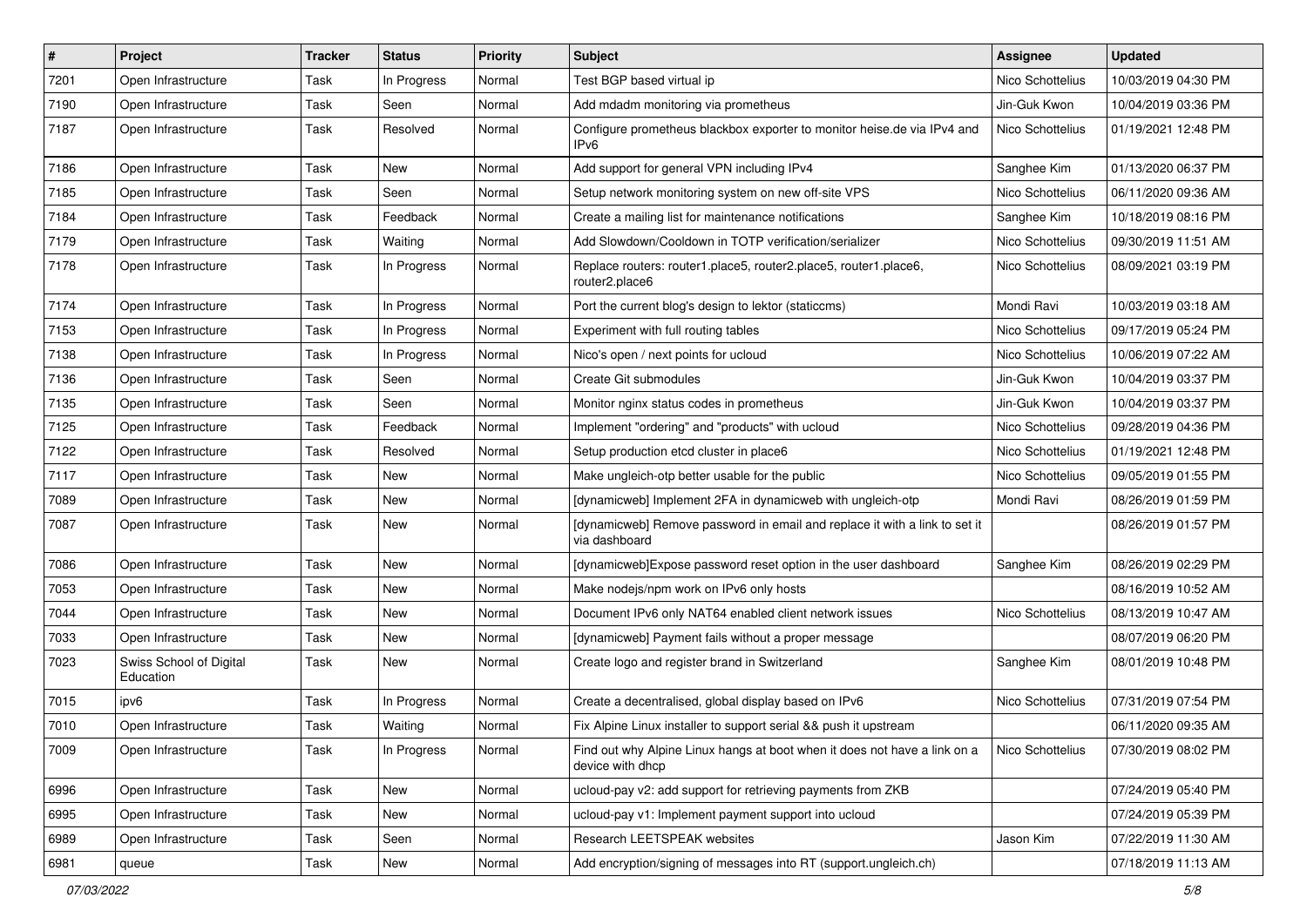| $\#$ | Project             | <b>Tracker</b> | <b>Status</b> | Priority | <b>Subject</b>                                                                                    | <b>Assignee</b>  | <b>Updated</b>      |
|------|---------------------|----------------|---------------|----------|---------------------------------------------------------------------------------------------------|------------------|---------------------|
| 6980 | Open Infrastructure | Task           | <b>New</b>    | Normal   | Research and publish how we deal / have to deal with court orders and<br>foreign authorities      | Sanghee Kim      | 07/19/2019 12:12 PM |
| 6931 | Open Infrastructure | Task           | In Progress   | Normal   | ucloud-host                                                                                       | Nico Schottelius | 09/28/2019 04:35 PM |
| 6919 | Open Infrastructure | Task           | <b>New</b>    | Normal   | Define incident / downtime notification channels and reaction times                               | Nico Schottelius | 07/02/2019 07:18 PM |
| 6915 | Open Infrastructure | Task           | Seen          | Normal   | Introduce host status' and over/underbooking constraints                                          |                  | 12/01/2020 02:43 PM |
| 6908 | Open Infrastructure | Task           | In Progress   | Normal   | ucloud v2 features                                                                                | Nico Schottelius | 10/25/2019 12:58 PM |
| 6904 | Open Infrastructure | Task           | In Progress   | Normal   | Implement ucloud-image-store management                                                           |                  | 12/01/2020 02:43 PM |
| 6903 | Open Infrastructure | Task           | Seen          | Normal   | Create a cdist type for files.datacenterlight.ch                                                  | Nico Schottelius | 06/11/2020 09:34 AM |
| 6900 | Open Infrastructure | Task           | In Progress   | Normal   | Allow creating an image from a file in ucloud-api and ucloud-cli                                  |                  | 12/01/2020 02:43 PM |
| 6899 | Open Infrastructure | Task           | In Progress   | Normal   | Create ucloud-file-scan service                                                                   |                  | 12/01/2020 02:43 PM |
| 6897 | Open Infrastructure | Task           | In Progress   | Normal   | Create ucloud-image service                                                                       |                  | 12/01/2020 02:48 PM |
| 6877 | Open Infrastructure | Task           | In Progress   | High     | Start the first VMs on place9 cluster using ucloud (ucloud v1)                                    | Nico Schottelius | 08/30/2019 12:09 PM |
| 6869 | Open Infrastructure | Task           | In Progress   | High     | Challenge OpenStack and OpenNebula with ucloud                                                    | Nico Schottelius | 08/09/2021 03:20 PM |
| 6857 | Open Infrastructure | Task           | In Progress   | Normal   | Create ucloud-firewall                                                                            | Nico Schottelius | 07/01/2020 11:46 AM |
| 6811 | queue               | Task           | New           | Normal   | Create a new easy to use cloud / vmm manager [project name: Kraut]<br>cloud, crown cloud, ucloud] |                  | 06/09/2019 02:28 AM |
| 6810 | queue               | Task           | New           | Normal   | Add a wireguard prometheus exporter to our infrastructure                                         |                  | 07/17/2019 07:06 PM |
| 6794 | Open Infrastructure | Task           | In Progress   | Urgent   | Find out why request tracker crashes from time to time and fix it                                 | Yury Komarov     | 07/08/2019 03:33 PM |
| 6780 | Open Infrastructure | Task           | New           | Normal   | Create an RFC for ungleich-otp                                                                    | Mondi Ravi       | 06/08/2019 05:07 PM |
| 6763 | Open Infrastructure | Task           | Seen          | Normal   | Mirror debian (maybe from / with help of debian.ethz.ch)                                          | Yury Komarov     | 06/18/2019 03:13 PM |
| 6762 | Open Infrastructure | Task           | New           | High     | Allow IPv6 only hosts to properly send emails to IPv4 only hosts                                  | Nico Schottelius | 06/03/2019 04:18 PM |
| 6727 | Open Infrastructure | Task           | New           | Normal   | Create a terraform provider                                                                       |                  | 05/23/2019 04:12 PM |
| 6720 | Open Infrastructure | Task           | New           | Normal   | Create a proxy to reduce latency of package downloads                                             |                  | 05/22/2019 04:22 PM |
| 6712 | Open Infrastructure | Task           | New           | Normal   | Rework public key management on the DCL website                                                   |                  | 05/20/2019 09:27 PM |
| 6708 | Open Infrastructure | Task           | New           | Normal   | Create infrastructure usable for IPv6 workshops                                                   | Nico Schottelius | 05/19/2019 07:34 PM |
| 6696 | Open Infrastructure | Task           | <b>New</b>    | Normal   | Update documentation / instructions on how to login to a new VM                                   | Nico Schottelius | 05/17/2019 11:03 AM |
| 6693 | Open Infrastructure | Task           | In Progress   | Normal   | Document internal networking support, console features, floating IP options                       | Nico Schottelius | 05/16/2019 03:55 PM |
| 6685 | queue               | Task           | <b>New</b>    | Normal   | Implement game challenges 1-6                                                                     |                  | 06/23/2019 07:02 PM |
| 6679 | queue               | Task           | <b>New</b>    | Normal   | Create ungleich game, a flask based game to show system engineering<br>skills                     |                  | 11/06/2019 11:54 AM |
| 6625 | queue               | Task           | Feedback      | Normal   | Fix our dkim setup                                                                                | Nico Schottelius | 10/17/2019 10:29 AM |
| 6541 | Open Infrastructure | Task           | In Progress   | Normal   | Monitor fans and power supplies                                                                   | Nico Schottelius | 01/19/2021 12:48 PM |
| 6519 | queue               | Task           | <b>New</b>    | Urgent   | Stabilisation spring 2019                                                                         |                  | 06/26/2019 12:07 PM |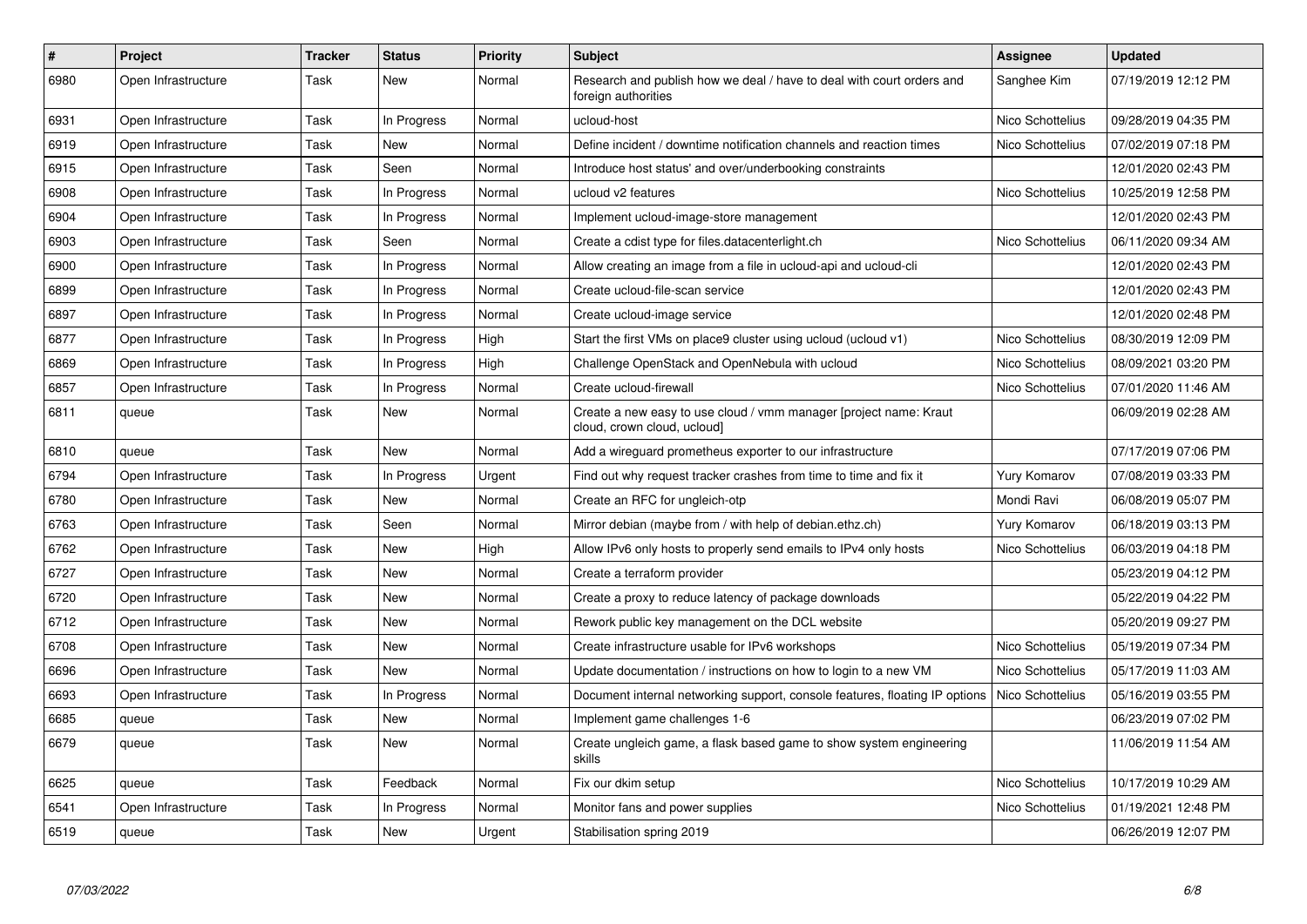| #    | Project             | Tracker | <b>Status</b> | <b>Priority</b> | <b>Subject</b>                                                                                 | <b>Assignee</b>       | <b>Updated</b>      |
|------|---------------------|---------|---------------|-----------------|------------------------------------------------------------------------------------------------|-----------------------|---------------------|
| 6468 | Open Infrastructure | Task    | New           | Normal          | When creating an account: Explain to the user that they get an activation<br>mail              | William<br>Colmenares | 06/25/2019 05:31 PM |
| 6467 | Open Infrastructure | Task    | New           | Low             | Add 2FA as an optional login security measurement                                              | William<br>Colmenares | 03/19/2019 01:42 PM |
| 6466 | Open Infrastructure | Task    | <b>New</b>    | Normal          | Fix the link in the password reset E-Mail [dynamicweb]                                         | William<br>Colmenares | 06/26/2019 04:28 PM |
| 6465 | Open Infrastructure | Task    | In Progress   | High            | Expire the password reset link [datacenterlight, dynamicweb]                                   | Mondi Ravi            | 07/15/2019 01:34 PM |
| 6452 | queue               | Task    | New           | Normal          | Create a new django micro service: IPv6 wishlist                                               |                       | 07/21/2019 08:43 PM |
| 6437 | Open Infrastructure | Task    | <b>New</b>    | Normal          | build opennebula ARM64 Packages                                                                |                       | 05/01/2019 11:33 AM |
| 6435 | Open Infrastructure | Task    | Feedback      | High            | Improvements for IPv6.work v1.0                                                                | Nico Schottelius      | 03/19/2019 05:16 AM |
| 6414 | Open Infrastructure | Task    | New           | Normal          | Expose the console of the VM to the users (noVNC or spice)                                     | Mondi Ravi            | 06/25/2019 06:49 PM |
| 6406 | Open Infrastructure | Task    | <b>New</b>    | Normal          | Document our LDAP setup and make it publicly available                                         | Nico Schottelius      | 01/19/2021 12:48 PM |
| 6405 | ipv6                | Task    | New           | Normal          | Create a new IPv6 game (working title: IPv6 treasure hunt)                                     | Nico Schottelius      | 05/01/2019 11:38 PM |
| 6395 | Open Infrastructure | Task    | <b>New</b>    | Normal          | Add a FreeBSD NOINET image for ipv6onlyhosting.com                                             |                       | 05/01/2019 10:59 AM |
| 6326 | Open Infrastructure | Task    | <b>New</b>    | Normal          | [user request] Support SEPA payments for VMs/Storage                                           | Amal Elshihaby        | 08/09/2021 03:22 PM |
| 6310 | Open Infrastructure | Task    | Waiting       | Normal          | [user request] Add OpenBSD images                                                              | Nico Schottelius      | 06/28/2019 11:46 PM |
| 6279 | Open Infrastructure | Task    | Seen          | High            | Implement different payment cycles for VMs                                                     | Mondi Ravi            | 06/24/2019 07:43 PM |
| 6262 | Open Infrastructure | Task    | New           | Normal          | [user request] Warn users what happens on VM delete / make it more clear<br>to users           | Mondi Ravi            | 12/29/2018 12:53 PM |
| 6258 | Open Infrastructure | Task    | In Progress   | Normal          | Expose IPv6 vs. IPv4 statistics publicly                                                       | Nico Schottelius      | 12/23/2018 07:03 PM |
| 6255 | Open Infrastructure | Task    | In Progress   | Normal          | Find the right settings for kubernetes in ipv6 only settings                                   | Nico Schottelius      | 12/23/2018 11:14 PM |
| 6211 | queue               | Task    | New           | Normal          | Change nftrules on routers to DROP by default                                                  |                       | 06/28/2019 12:21 PM |
| 6071 | Open Infrastructure | Task    | In Progress   | Normal          | [user request] Checkout how to enable AES-NI or PCLMULQDQ CPU<br>features                      | Jin-Guk Kwon          | 12/29/2018 12:53 PM |
| 6068 | queue               | Task    | <b>New</b>    | Normal          | Move redash (lorawan.ungleich.ch) to a new IPv6 only VM in place6                              |                       | 06/23/2019 06:53 PM |
| 6052 | Open Infrastructure | Task    | Seen          | Normal          | Document IPv6 routing service                                                                  | Nico Schottelius      | 11/11/2018 11:51 PM |
| 6049 | Open Infrastructure | Task    | New           | Normal          | Publish / document our Kubernetes / IPv6 experiences                                           | Nico Schottelius      | 11/11/2018 09:13 PM |
| 5930 | queue               | Task    | Waiting       | Normal          | [user request] Evaluate, if we can replace google analytics with<br>https://matomo.org/        |                       | 02/10/2021 08:49 AM |
| 5929 | Open Infrastructure | Task    | New           | Normal          | Add public kubernetes support                                                                  | Nico Schottelius      | 11/01/2018 04:29 PM |
| 5928 | Open Infrastructure | Task    | New           | Normal          | Introduce API support for VM handling: create and delete operation (and<br>maybe image upload) | Nico Schottelius      | 11/01/2018 04:28 PM |
| 5882 | Open Infrastructure | Task    | In Progress   | Normal          | Document the netboot setup                                                                     | Nico Schottelius      | 10/25/2018 08:47 PM |
| 5808 | queue               | Task    | New           | Normal          | Provide 2 ntp servers: one in place5, one in place6 and join the ntp pool                      |                       | 06/23/2019 06:55 PM |
| 5789 | queue               | Task    | New           | Normal          | Some issues to be cleared about userservice                                                    |                       | 06/23/2019 06:55 PM |